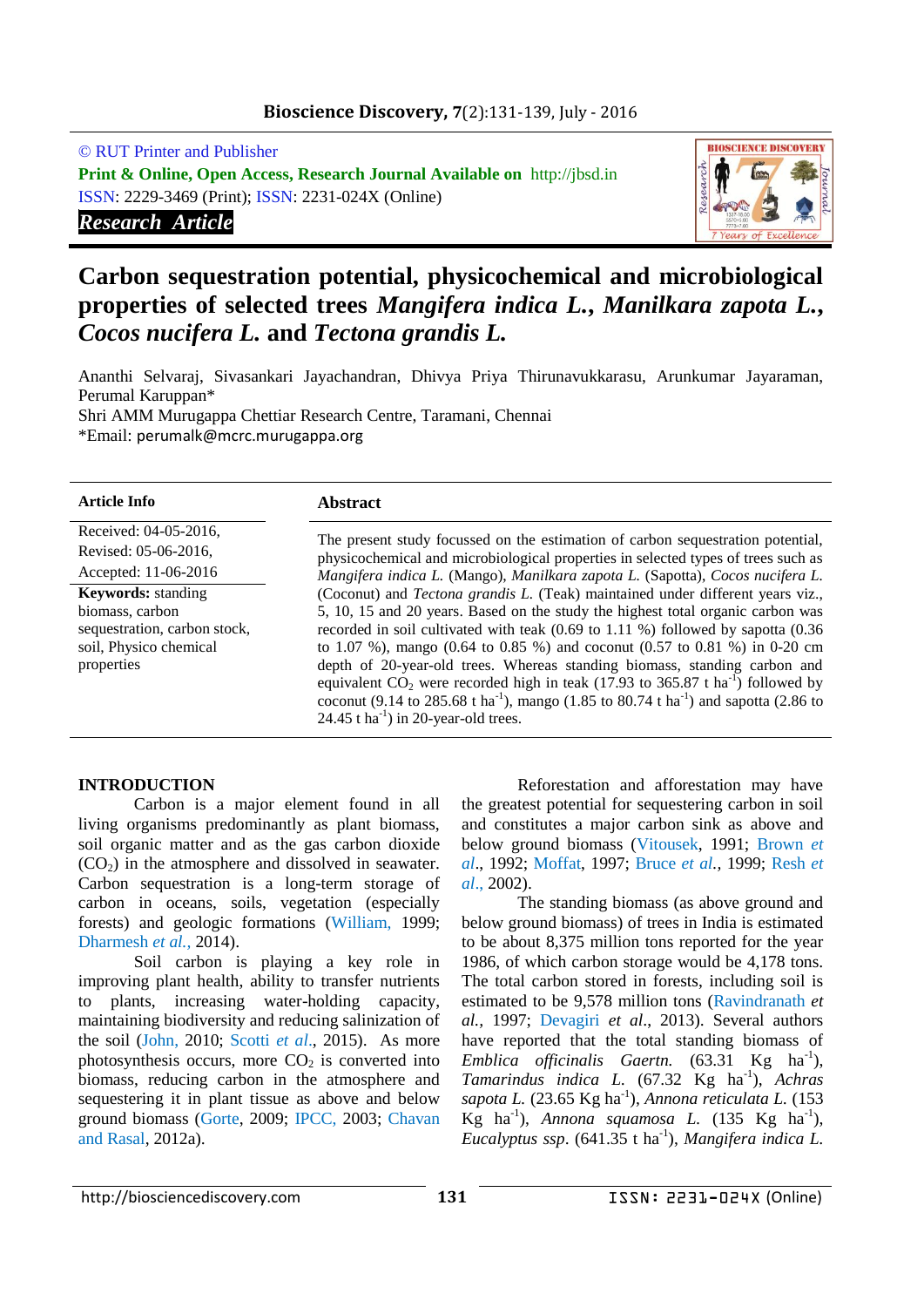(58.14 t ha-1 ), *Albizia lebbek* L. (67.7 t ha-1 ), *Delonix regia* (38.11 t ha<sup>-1</sup>) and *Tectona grandis L* (147.5 t ha-1 ) (Chaturvedi and Singh, 1982, 1987; Jana *et al*., 2009; Chavan and Rasal, 2011a, 2011b, 2012b, 2012c; Giri *et al*., 2014; Das and Mukherjee, 2015).

Suryavanshi, *et al*., (2014) reported the major carbon sequestrating species were *Moringa oleifera* (15.775tons/tree) followed by *Azardirachta indica (*12.272 tons/tree), *Delonix regia* (12.247 tons/tree), *Peltoforum pterocarpum* (9.576 tons/tree), *Acacia nilotica* (9.248 tons/tree) *Dalbergia siss*oo (7.207 tons/tree), *Butea monosperma* 3.553tons/tree), *Albizia lebbeck (*2.419 tons/tree). The *Eucalyptus citriodora has* lowest carbon sequestration potential (1.814 tons/tree) and the second lowest carbon sequestrating species was *Tectona grandis* having carbon content (1.915 tons/tree). The study was carried out in North Maharashtra University campus.

Estimates of carbon stocks and stock changes in tree biomass (above and belowground) are necessary for reporting to the United Nations Framework Convention on Climate Change (UNFCCC) and will be required for Kyoto Protocol reporting (Green *et al*, 2007; Chavan and Rasal, 2012a).

The tree crops cultivation and agro forestry system play a key role in the terrestrial carbon sequestration by efficiently converting the  $CO<sub>2</sub>$  into huge biomass besides improving the soil C pools. Hence, the present study aimed to estimate carbon stock in the soil and above and below ground biomass in different types of trees maintained under different years in south zone of Tamil Nadu.

# **MATERIALS AND METHODS**

# **Study area**

The study was conducted in 5 revenue villages such as Nallamanarkottai, Nallamanarkottai, Eriyodu, Paganatham, Thennampatty and Perumpulli of Vedasandur taluk in southern agro climatic zone of Tamil Nadu. The study was carried out during January 2015.

#### **Bio-physical and socio-economic status of study area**

The base line survey was conducted to collect information about biophysical and socio economic status through questionnaire method of selected orchards and agro-forests in southern and hilly zone of Tamil Nadu. The biophysical status such as latitude, longitude, temperature, rainfall, soil fertility managements and agronomical practices were periodically documented. The socio economic

status such as total cultivable area, natural resources and economical wealth of the study area were also documented.

#### **Estimation of Total Organic carbon (TOC%) using total organic carbon analyzer**

The collected soil samples were shade dried and sieved using 200 mm sieves. The processed soil samples were stored in polythene bags. The total organic carbon was analyzed using Total Organic Carbon (TOC) analyzer with Solid Sample Module (SSM) - (*Make-SHIMADZU-Model TOC-L and SSM-5000A* Model number). The working principle of this equipment is combustion method. There are two separate sample inputs and sensors available with this equipment for detection of Total Carbon and Inorganic Carbon. The total carbon value was measured under 900 ºC and inorganic carbon under 200 ºC. Forty milligram of processed soil sample was weighed in two ceramic boats and loaded in the machine one after other and determined total carbon and in-organic carbon determination.

The total organic carbon  $=$  Total carbon  $-$  In-organic carbon

# **Estimation of Soil Carbon Stock in orchard trees**

The quantity of carbon stock in 30 cm depth was calculated by following the method described by Batjes (1996). It involved multiplying bulk density  $(Mg \text{ m}^3)$  of each layer, and thickness of each horizon (cm) with the Soil organic carbon (%) in that layer.

Total C stock  $(Mg ha^{-1}) = SOC$  (%) x Bulk density  $(Mg\ m^3)$  x depth (cm).

# **Biophysical measurements**

The biophysical measurements such as height and diameter at breast height (DBH) were measured for each sample tree. The stratified random sampling was deployed and selected. A quadrant of 25 x 25 m was selected and the different orchards present in it are estimated for Height and Girth at Brest Height (GBH) at above ground were recorded.

# **Estimation of above ground biomass and derivation of above ground carbon**

Above-ground biomass includes all living biomass above the soil. The aboveground biomass (AGB) has been calculated by multiplying volume of biomass and wood density (Brown, 1997; Ravindranath and Ostwald, 2008; Chavan and Rasal, 2012a). The volume was calculated based on diameter and height. The wood density value for all the tree species taken for this study was obtained from global wood density database (http://hdl.handle.net/10255/dryad.235).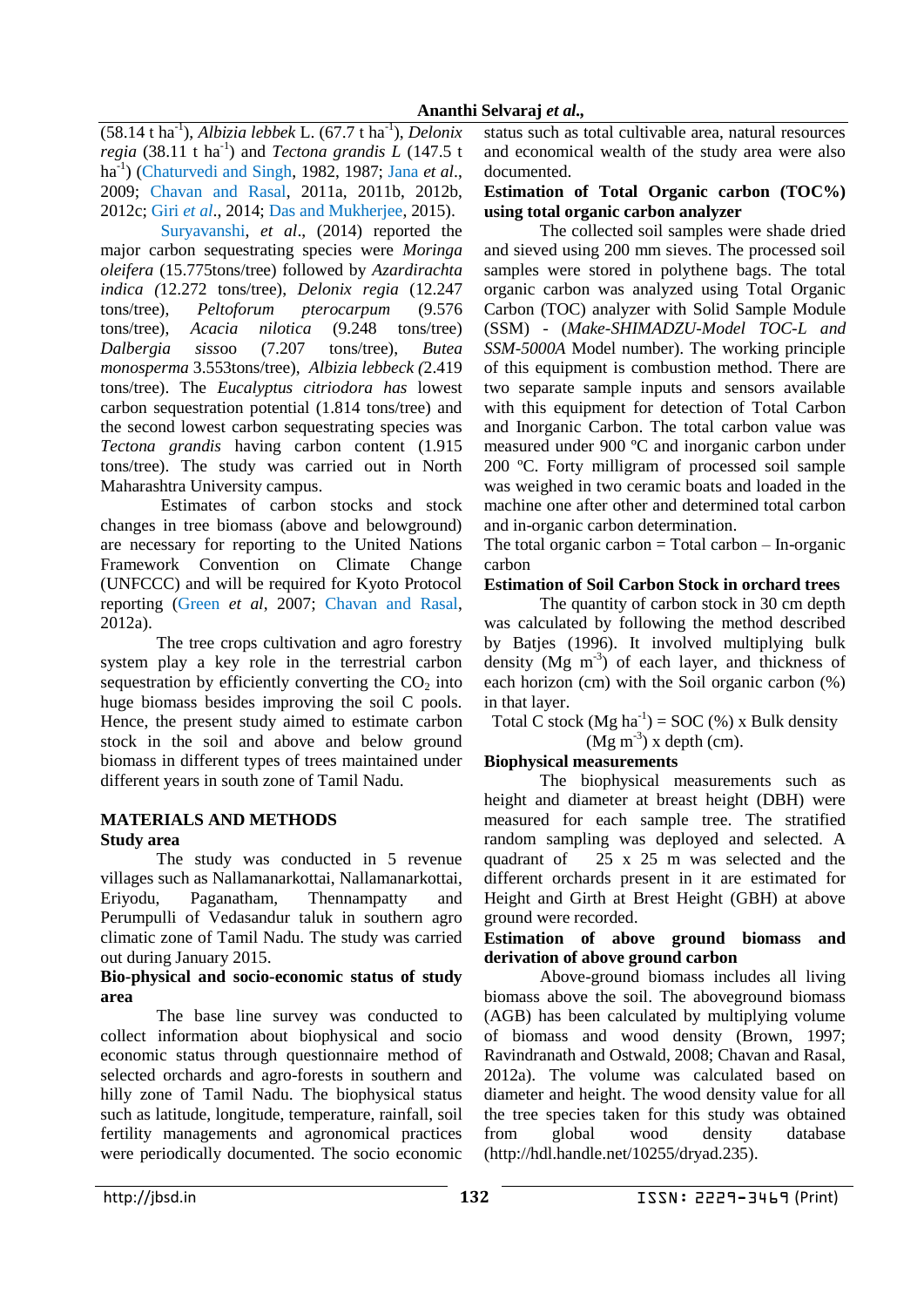The biomass of all tree samples were calculated for total area for tons per hectare  $(t \, ha^{-1})$ .

### **AGB = Biovolume X Wood density**

The above ground carbon (AGC) is the 50% of dry weight of above ground biomass (IPCC, 1996; Chavan and Rasal, 2012a).

# $AGC = AGB/2$

#### **Estimation of Belowground biomass and derivation of below ground carbon**

The Below Ground Biomass (BGB) includes all biomass includes live roots excluding fine roots having <2mm diameter (Chavan and Rasal, 2012a). The belowground biomass (BGB) has been calculated by multiplying above-ground biomass taking 0.26 as the root to shoot ratio (Cairns *et al*, 1997; Ravindranath and Ostwald, 2008; Chavan and Rasal, 2012a). The equations are given below.

# **BGB = AGB X 0.26**

The below ground carbon (BGC) is the 50% of dry weight of below ground biomass (IPCC, 1996; Chavan and Rasal, 2012a).

#### **BGC = BGB/2**

The total standing biomass (TSB) is obtained from the sum of AGC and BGC which is multiplied with 3.67 (44/12, where Molecular weight of  $CO<sub>2</sub> = 44$ and Atomic weight of carbon  $= 12$ ) for equivalent  $CO<sub>2</sub>$  t ha<sup>-1</sup>

## **Collection of soil samples and estimation of physico chemical properties and microbiological properties:**

The soil samples were collected at 3 different depths *ie,* 0-20, 20-40 and 40-60 cm of the soil by following the method described by Muthuvel and Udayasoorian, 1999. The soil samples were collected in a clean polythene bag, properly sealed, brought to the laboratory and stored at 25°C until further analysis. The soil samples were shade dried then powdered with wooden mallets and pass through 2 mm sieve. The collected soil samples were utilized for physicochemical and microbiological analysis by following standard methods. The physicochemical properties such as available Nitrogen was estimated by alkali permanganate method (Subbiah and Asija, 1956). The available Phosphorous was analyzed by following colorimetric method (Olsen *et al.*, 1954). Available Potassium by neutral ammonium acetate method (Jackson, 1956), Calcium (Ca), Magnesium (Mg), Iron (Fe), Manganese (Mn), Zinc (Zn) and Copper (Cu) by following DTPA extract method (Lindsay and Norwell, 1978). Total Bacteria and Fungi in soil were enumerated by following serial dilution plate count technique (Waksman, 1952).

#### **RESULTS AND DISCUSSION Study area**

The Vedasandur taluk is located in dindigul district of south zone, Tamil Nadu and the location of study area given in figure 1. The tree species such as mango, sapotta, coconut and teak maintained under different years viz.5, 10,15 and 20 years were selected for this study since these are predominantly growing in the concerned taluk. There are 1000 teak ha<sup>-1</sup>, 220 mango ha<sup>-1</sup>, 156 sapotta ha<sup>-1</sup> and 250  $\alpha$ coconut ha<sup>-1</sup> can be planted in study area.

#### **Bio-physical and socio-economic status of study area**

The Vedasandur taluk is located at [10.53°N](https://tools.wmflabs.org/geohack/geohack.php?pagename=Vedasandur¶ms=10.53_N_77.95_E_)  [latitude and 77.95°E](https://tools.wmflabs.org/geohack/geohack.php?pagename=Vedasandur¶ms=10.53_N_77.95_E_) longitude recorded with an average annual temperature of 28.2 °C and the average rainfall was 630 mm. The farmers in these areas doing agriculture practices along with other activities such as dairy farming, poultry predominantly. They are using farm yard manure  $(12.5 \text{ t} \text{ ha}^{-1})$  and poultry manure  $(5 \text{ t} \text{ ha}^{-1})$  as their farm inputs. This taluk is a rainfed area, depending on the rainfall for agriculture practice, they cultivate rainfed crops such as millets and pulses as intercrop in tree crop field during September month.

#### **Study on carbon sequestration potential of different types of trees**

Different ages (5,10,15 and 20) of different types of trees such as mango, sapotta, coconut and teak in Vedasandur taluk under south zone of Tamil Nadu were selected for the study. The total organic carbon level was studied in all the type of trees selected for this study where carbon level was gradually increasing from 5 to 20 years old (Graph 1). The organic carbon content at 0-20 cm depth was higher in Teak plantations (0.69 to 1.11 %) in all the age of plantations viz. 5 to 20 years followed by mango (0.64 to 0.85 %), sapotta (0.36 to 1.07 %) and coconut (0.57 to 0.81 %). The equivalent  $CO<sub>2</sub>$  $(eCO<sub>2</sub>)$  and carbon stock was derived from the bulk density and organic carbon of the soil at 30 cm depth. The equivalent  $CO<sub>2</sub>$  (131.54 t ha<sup>-1</sup>) was also found high in teak trees soil samples compared to the other tree soil samples (Table 1). With respect to different depths of soil (0-20, 20-40, 40-60 cm) the surface soil (0-20 cm) was recorded high organic carbon content (%) than the sub-surface profile in all orchards and agroforest.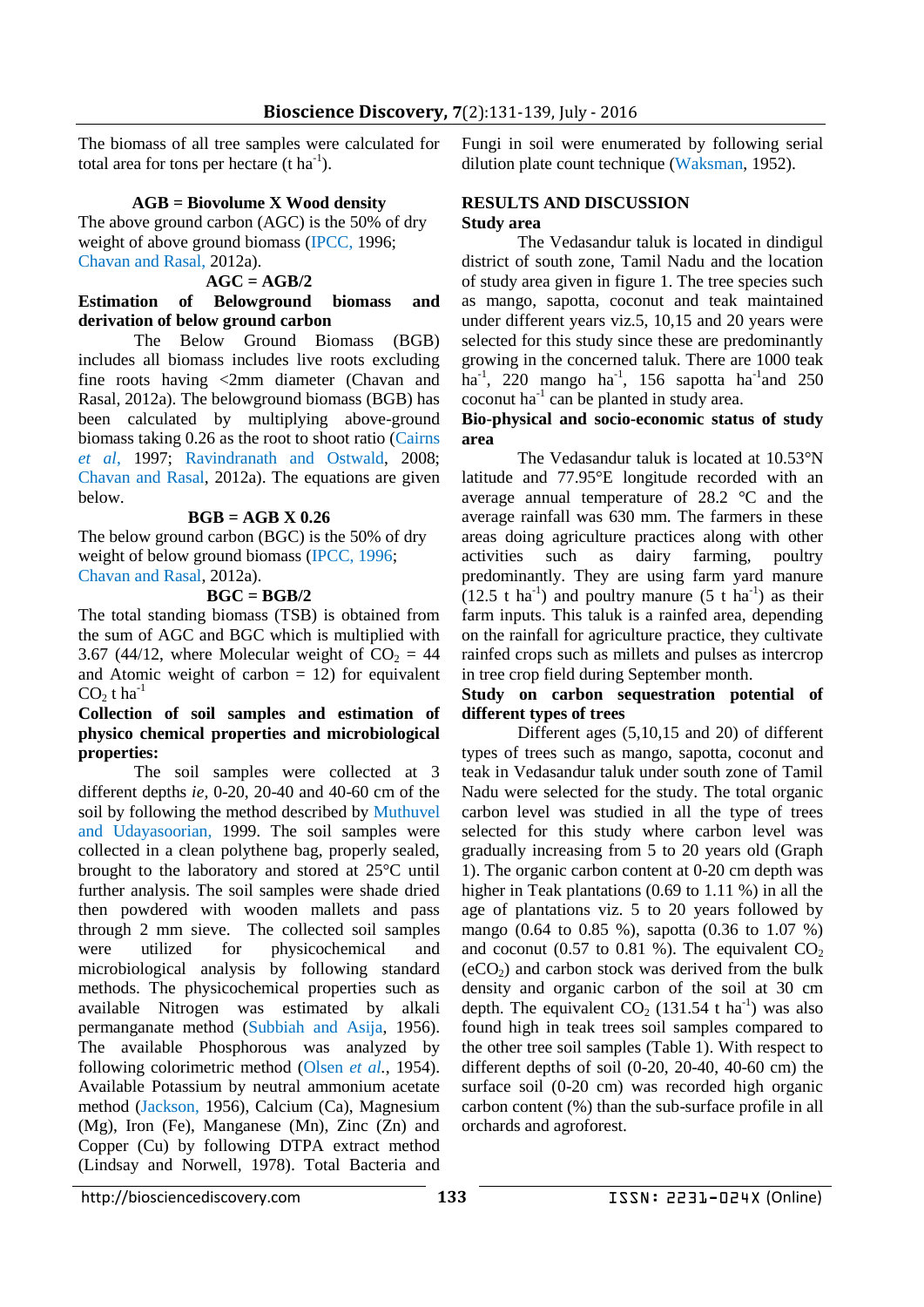

**Graph1: The total organic carbon of Mango, Sapotta, Teak and Coconut tree samples**

*Note: T1, T2, T3 and T4 – 5, 10, 15 and 20-year age of trees* 

# **Estimation of standing biomass as above and below ground biomass in different types of trees maintained under different years**

The standing biomass of different types and age of trees such as mango, sapotta, teak and coconut were estimated by measuring the height and girth of the tree. The total standing biomass in 5 to 20 years old mango orchards recorded as 1.85 to  $80.74$  t ha<sup>-1</sup>. The biomass recorded 17.93 to 365.87 t ha<sup>-1</sup> for teak plantation and 2.86 to 24.45 t ha<sup>-1</sup> of sapotta orchards respectively and 9.14 to 285.68 t ha<sup>-1</sup> in coconut trees. In case of total standing carbon, 0.93 to 40.37 tC ha<sup>-1</sup> in mango from 5 to 20 year orchards, 8.97 to  $182.93$  tC ha<sup>-1</sup> in teak plantation, 1.43 to 12.22 tC ha<sup>-1</sup> in sapotta orchards and  $4.57$  to  $142.84$  tC ha<sup>-1</sup> in coconut trees were recorded. The highest total standing biomass was recorded in teak followed by coconut, mango and sapotta. The equivalent  $CO<sub>2</sub>$  was derived from total standing carbon where the mango orchards recorded 3.4 to  $148.16$  t ha<sup>-1</sup> from  $5$  to 20 years, teak

plantations, sapotta and coconut trees recorded 32.91 to  $671.36$  t ha<sup>-1</sup>, 5.25 to 44.8 t ha<sup>-1</sup> and 16.78 to  $524.22$  t ha<sup>-1</sup> respectively. The significant differences in total standing biomass, carbon and equivalent  $CO<sub>2</sub>$  was recorded in 20-year-old compared with 5, 10, 15 years of orchards (Table 2). **Physico chemical properties of different types of trees (data not given)**

# **Primary nutrients in different types of trees Available nitrogen**

The nitrogen content is significantly increasing in different types of trees. The available nitrogen content ranging from 80 to 103  $(mg kg<sup>-1</sup>)$  in mango, 91 to  $105 \text{ (mg kg}^{-1})$  in sapotta, 82 to  $126$  $(mg \text{ kg}^{-1})$  in teak and 85 to 117  $(mg \text{ kg}^{-1})$  in coconut of 5 to 20-year-old tree planted soil samples. The highest nitrogen content was recorded in soils with teak plantation which was evidenced as highest carbon storage in soil and standing biomass. The increase in nitrogen content in the soil is due to the high litter fall and its decomposition. There are no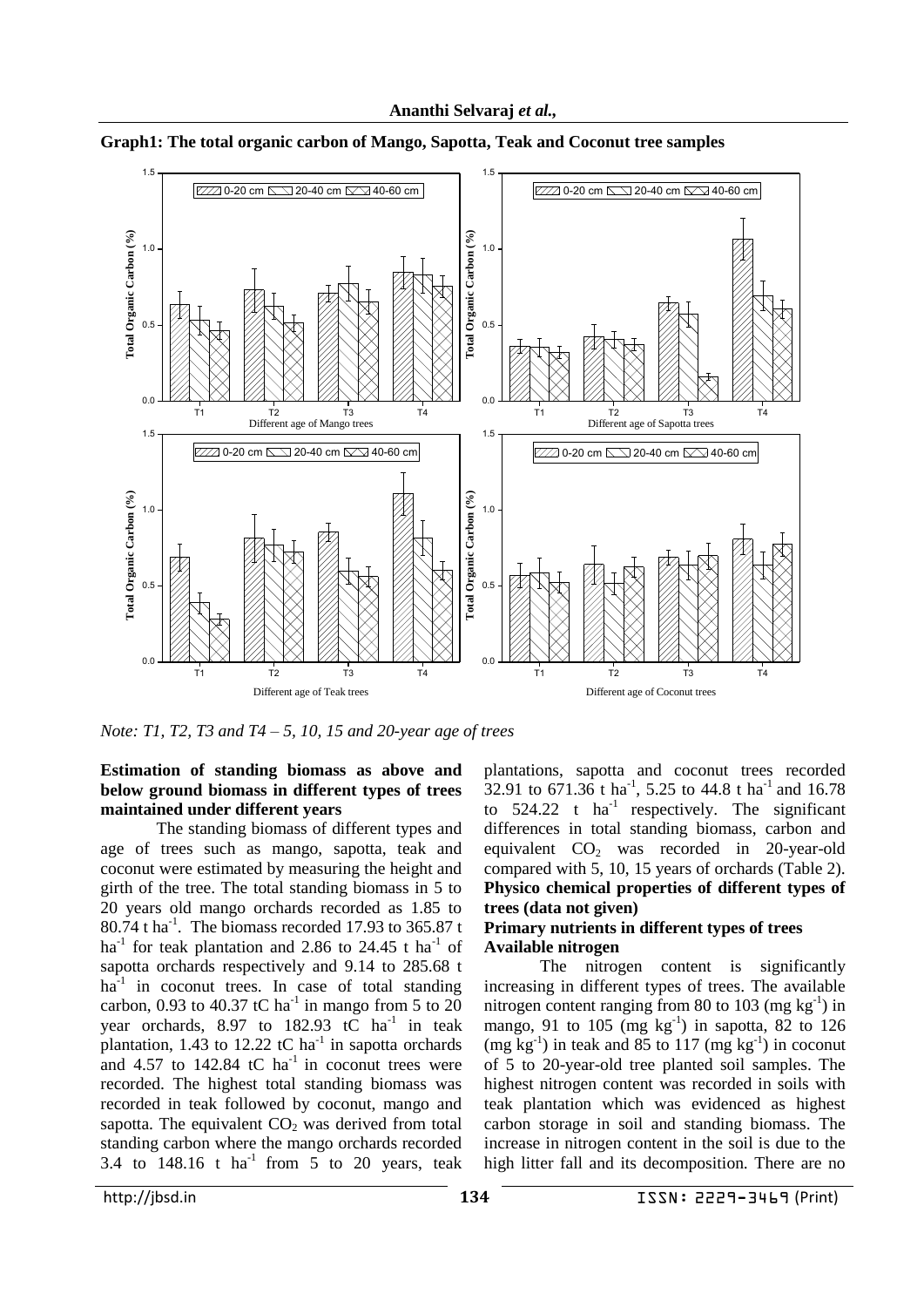significant differences in the nitrogen content was observed with respect to the depths.

# **Available phosphorous**

The available phosphorous content was decreased in 20 years of all the trees compared to 5, 10 and 15 years. This is due to the intake of phosphorous by trees during their growing period. The highest phosphorous was recorded in 15 years of coconut trees  $12.5 \text{ (mg kg}^{-1)}$  and the lowest was recorded in 3.5 (mg  $kg^{-1}$ ) in 20 years of sapotta. The significant differences were not found in different depths. **Available potassium**

The available potassium was increased in different years viz 5,10,15 and 20 years old but no significance was observed in different depths in all the trees. The highest potassium was observed in 20 years of sapotta  $235.75$  (mg kg<sup>-1</sup>) and the lowest was recorded in 5 years of mango 88.3 (mg  $kg^{-1}$ ).

**Secondary nutrients in different types of trees**

The increasing trend of calcium was observed in all the trees as the age of trees increased and significant differences were observed in different depths. Whereas the magnesium was recorded as on par with each other in all the years and types of trees. The incredibly highest magnesium was recorded in coconut tree samples compared to the other samples.

# **Micronutrients in soils of different types of trees**

The micronutrients such as iron, manganese, zinc and copper were estimated for all the tree samples. The manganese was increased as the age of trees increased. There were no significant differences found in remaining micronutrients such as iron, zinc and copper. But the iron was found very high in 5 and 10 years of sapotta. This may be due to the differential preference of element by different tree species.

| <b>Mango</b>   | Age of trees   | <b>Bulk Density</b><br>$(g \text{ cm}^3)$ | <b>OC</b><br>$(\%)$ | <b>Carbon stock</b><br>$(t \, \mathrm{ha}^{-1})$ | eCO <sub>2</sub><br>$(t \, \text{ha}^{-1})$ |
|----------------|----------------|-------------------------------------------|---------------------|--------------------------------------------------|---------------------------------------------|
|                | 5              | 1.33                                      | 0.64                | 25.60                                            | 93.95                                       |
|                | 10             | 1.00                                      | 0.73                | 21.90                                            | 80.37                                       |
|                | 15             | 1.18                                      | 0.71                | 25.06                                            | 91.97                                       |
|                | 20             | 1.11                                      | 0.85                | 28.33                                            | 103.98                                      |
| <b>Sapotta</b> | Age of trees   | <b>Bulk Density</b>                       | <b>OC</b>           | <b>Carbon stock</b>                              | eCO2                                        |
|                |                | $(g \text{ cm}^3)$                        | $(\%)$              | $(t \, \mathrm{ha}^{-1})$                        | $(t \, \mathrm{ha}^{-1})$                   |
|                | 5 <sup>5</sup> | 1.33                                      | 0.36                | 14.40                                            | 52.85                                       |
|                | 10             | 1.33                                      | 0.43                | 17.20                                            | 63.12                                       |
|                | 15             | 1.14                                      | 0.64                | 21.96                                            | 80.60                                       |
|                | 20             | 1.03                                      | 1.07                | 33.12                                            | 121.55                                      |
| <b>Teak</b>    | Age of trees   | <b>Bulk Density</b>                       | <b>OC</b>           | <b>Carbon stock</b>                              | eCO <sub>2</sub>                            |
|                |                | $(g \text{ cm}^3)$                        | $(\%)$              | $(t \, \text{ha}^{-1})$                          | $(t \, \mathrm{ha}^{-1})$                   |
|                | 5              | 1.11                                      | 0.69                | 23.00                                            | 84.41                                       |
|                | 10             | 1.11                                      | 0.82                | 27.33                                            | 100.31                                      |
|                | 15             | 1.14                                      | 0.86                | 29.51                                            | 108.30                                      |
|                | 20             | 1.08                                      | 1.11                | 35.84                                            | 131.54                                      |
| Coconut        | Age of trees   | <b>Bulk Density</b>                       | <b>OC</b>           | <b>Carbon</b> stock                              | eCO <sub>2</sub>                            |
|                |                | $(g \text{ cm}^3)$                        | $(\%)$              | $(t \, \text{ha}^{-1})$                          | $(t \, \mathrm{ha}^{-1})$                   |
|                | 5              | 1.05                                      | 0.57                | 18.00                                            | 66.06                                       |
|                | 10             | 1.05                                      | 0.64                | 20.21                                            | 74.17                                       |
|                | 15             | 1.05                                      | 0.69                | 21.79                                            | 79.97                                       |
|                | 20             | 1.11                                      | 0.81                | 27.00                                            | 99.09                                       |

**Table 1: Influence of different types of orchard soil on carbon stock and equivalent CO<sup>2</sup>**

*Note: eCO2 – Equivalent CO<sup>2</sup>*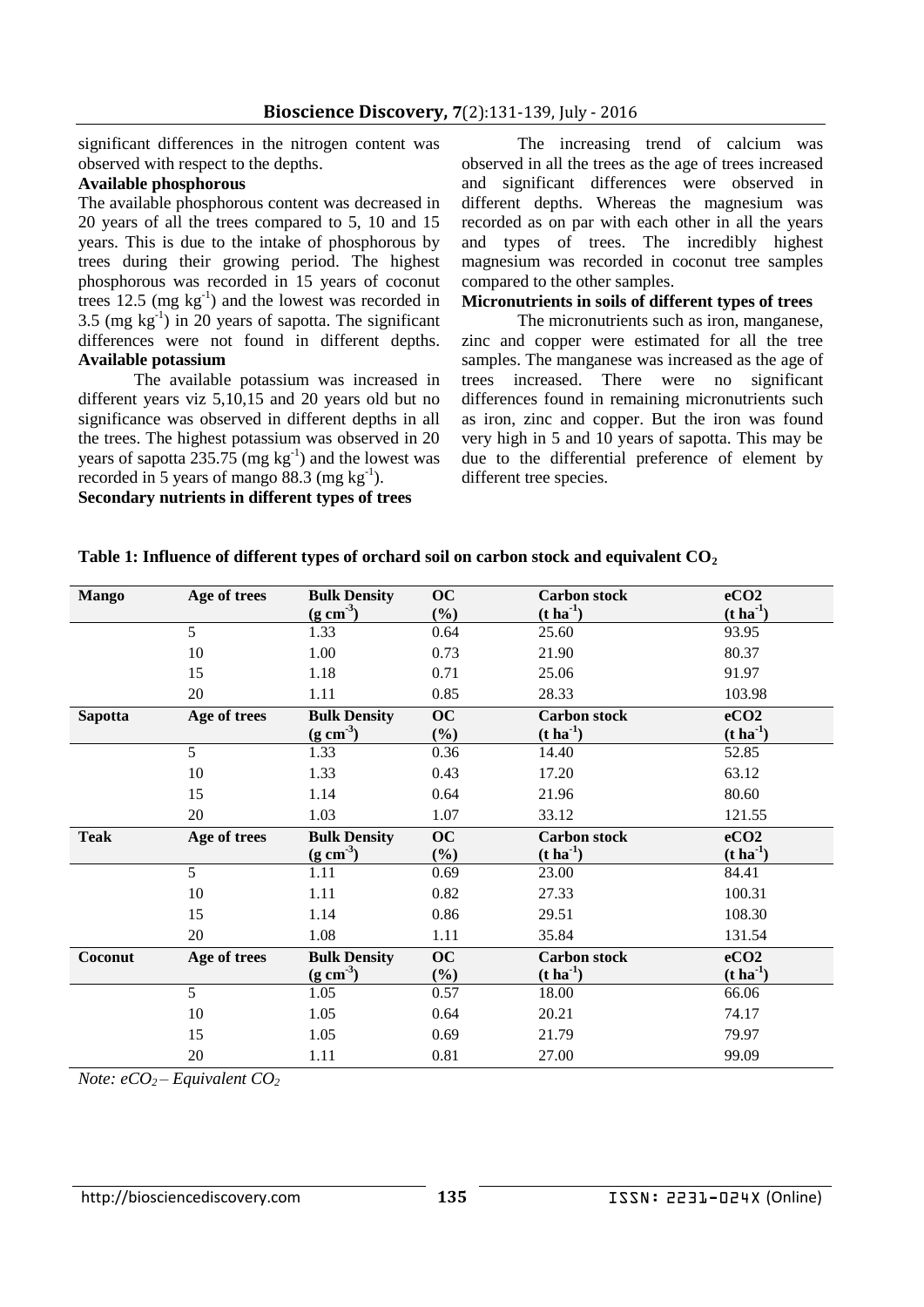#### **Microbial properties and humus content in different orchards and agroforests soil**

The bacterial and fungal colonies were recorded high in mango (22.4 to  $34 \text{ X}10^6 \text{ CFU g}^{-1}$ ) (5 to  $16.2 \text{ X}10^4 \text{ CFU g}^{-1}$ ) orchard soil followed by teak (15.5 to 28.73  $\overline{X}10^6$  CFU  $g^{-1}$ ) (3.5 to 15.18  $X10^4$  CFU g<sup>-1</sup>), sapotta (8.65 to 11.6  $X10^6$  CFU g<sup>-1</sup>)  $(8.5 \text{ to } 11 \text{ X}10^4 \text{ CFU g}^{-1})$  and coconut  $(9.5 \text{ to } 20$  $X10^6$  CFU g<sup>-1</sup>) (6 to 9  $X10^4$  CFU g<sup>-1</sup>) orchards (graph 2a, 2b). The highest humus content was recorded in mango orchard at 0-20 cm depth for 5 to

20 years  $(15.97 \text{ to } 30.87 \text{ kg } \text{acre}^{-1})$  followed by teak  $(9.1 \text{ to } 26.74 \text{ kg acre}^{-1})$ , sapotta  $(10.2 \text{ to } 18.41 \text{ kg})$ acre<sup>-1</sup>) and coconut orchards (10.38 and 11.94 kg acre<sup>-1</sup>) (graph 2c). Therefore, the microbial colonies and Humus content were recorded high in mango and teak compared to sapotta and coconut orchards. Among different depths of all the tree types, the microbial colonies and humus content were recorded high at  $0 - 20$  cm than the sub-surface depths in all the years.





*Note: T1 – 5 year, T2 – 10 year, T3 – 15 year, T4 – 20 year* 

The organic carbon content and biomass was gradually increasing from 5 to 20 years of all the tree species studied. Pandya *et al*., (2013) reported, as the diameter of species (when age increases) increases, its biomass and carbon storage capacity increases which also enhance more carbon sequestration, removes more carbon dioxide from atmosphere. The highest total organic carbon and carbon stock was recorded in teak followed by sapotta, mango and coconut. Whereas standing biomass, standing carbon and equivalent  $CO<sub>2</sub>$  was recorded high in teak followed by coconut, mango and sapotta. Koppad (2013) reported significant increase in different year teak plantations of standing biomass and the results obtained are similar. Chavan and Rasal (2011 a) reported similar values for mango and sapotta. The results given in the table was calculated for total number of trees which can be planted in a hectare. Whereas the standing biomass per tree of teak, mango, sapotta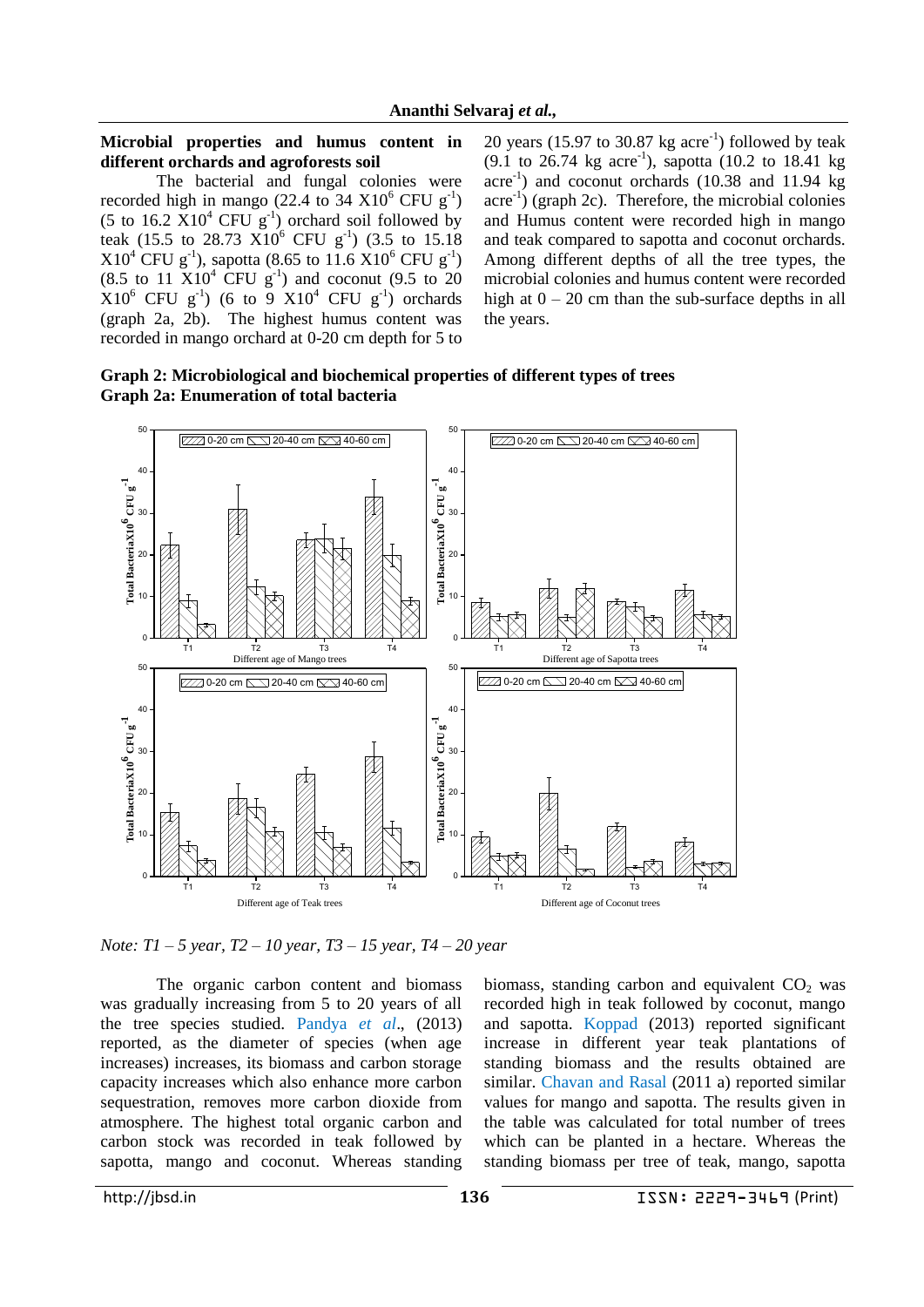

*Note: T1 – 5 year, T2 – 10 year, T3 – 15 year, T4 – 20 year*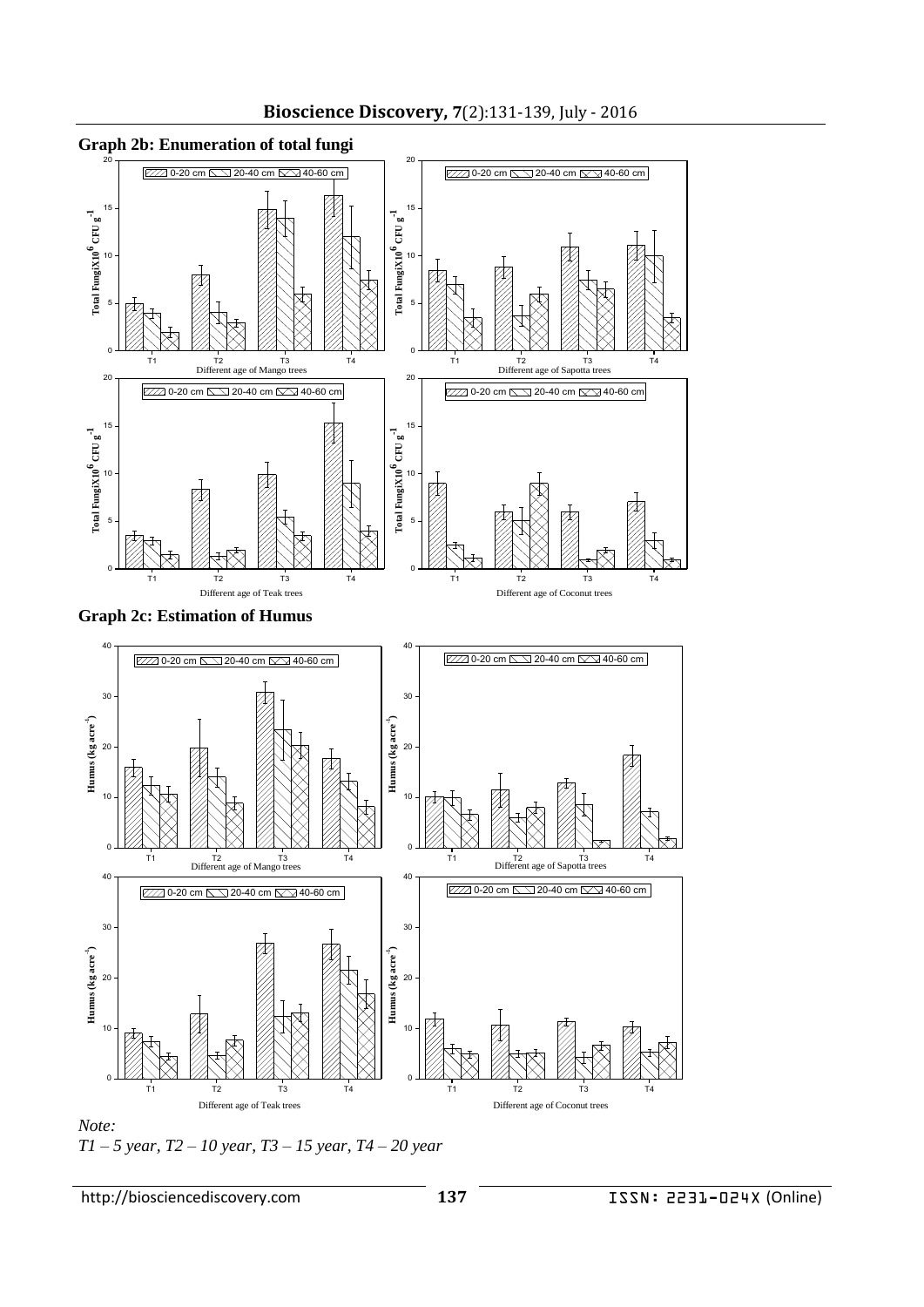and coconut will be 0.37, 0.36, 0.154 and 1.14 tons per tree respectively in 20 years. The values of each tree is lying in the same line except sapotta and coconut, because it is depends on the tree height, wood density and land management practices. The significant differences were observed in different years of orchards but there was no significance in carbon sink in the soil and standing biomass. From this study it was observed that the teak plantations contribute more carbon sink in soil as well as holding the  $CO<sub>2</sub>$  in tree biomass as it can be planted more number of trees per hectare.

# **ACKNOWLEDGEMENT**

We are gratefully acknowledging for the receipt of financial support (Ref. No: DST/IS-STAC/CO2-SR-109/11) from Inter sectoral science & technology advisory committee (IS-STAC), Department of Science and Technology. It is our pleasure to thank Shri AMM Murugappa Chettiar Research Centre (MCRC) for providing the laboratory facilities.

# **REFERENCES**

**Batjes NH, 1996.** Total carbon and nitrogen in soils of the world. *European J. Soil Sci*., **47**(2): 151-163.

**Brown S, Lugo AE and Iverson LR,** 1992. Processes and lands for sequestering carbon in the tropical forest landscape. *Water, Air, Soil Pollut.,* **64**(1): 139-155.

**Brown S,** 1997. Estimating Biomass and Biomass change of Tropical forests: a Primer, Rome, Italy; FAO Forestry Paper., 134, Pp 55.

**Bruce JP, Frome M, Haites E, Janzen H, Lal R and Paustian K,** 1999. Carbon sequestration in soils, *J*. *Soil Water Conserv.,* **54**(1): 382-389.

**Cairns MA, Olmsted I, Granados J and Argaes J,** 2003. Composition and aboveground tree biomass of a dry semi-evergreen forest on Mexico's Yucatan Peninsula, *Forest ecology and Management,* **186**(1-3): 125-132.

**Chaturvedi OP and Singh JS,** 1982. Total biomass and biomass production of *Pinus roxburghii* trees growing in all-aged natural forest, *Can. J. For. Res.,* **12**(3): 632-640.

**Chaturvedi OP and Singh JS,** 1987. The structure and function of pine forest in central Himalaya. I. Dry matter dynamics, *Ann. Bot*., **60**(3): 237-252.

**Chavan BL and Rasal GB,** 2011a. Potentiality of carbon sequestration in six year ages young plant from university campus of Aurangabad, *Glob. j. eng. sci. res.,* **11**(7): 15-20.

**Chavan BL and Rasal GB,** 2011b. Sequestered carbon potential and status of *Eucalyptus* tree, *Int. J. Appl. Eng. Technol*., **1**(1): 41-47.

**Chavan BL and Rasal GB,** 2012a. Carbon Sequestration potential and status of *Peltophorum*  *pterocarpum* (DC.) K. Heyne, *Science Research Reporter.,* **2**(1): 51-55.

**Chavan BL and Rasal GB,** 2012b. Total sequestered carbon stock of *Mangifera indica*. *Journal of Environment and Earth science*., **2**(1): 37-48.

**Chavan BL and Rasal GB,** 2012c. Comparative Status of carbon dioxide sequestration in *Albizia Lebbek* and *Delonix Regia*. *Univers. J. Environ. Res.Technol*., **2**(1): 85-92.

**Das M and Mukherjee A,** 2015. Carbon sequestration potential, Its correlation with height and girth of selected trees in the golapbag campus, Burdwan, West Bengal (India). *Indian J.Sci. Res*., **10**(1): 53-57.

**Dharmesh GJ, Vishant RM, Yogesh BP and Himanshu AP,** 2014. Carbon stock estimation major tree species in Attarsumba range, Gandhinagar forest division, India. *Annals of Biological Research*., **5**(9): 46-49.

**Devagiri GM, Money S, Singh S, Dadhwal VK, Patil P, Khaple A, Devakumar AS and Hubballi S,** 2013. Assessment of above ground biomass and carbon pool in different vegetation types of south western part of Karnataka, India using spectral modeling. *Tropical Ecology.,* **54**(2): 149-165.

**Giri N, Rawat L and Kumar P,** 2014. Assessment of biomass carbon stock in a *Tectona Grandis Linn F*. Plantation Ecosystem of Uttarakhand, India. *Int. j. eng. sci. invention*., **3**(5): 46-53.

Global wood density database: http://hdl.handle.net/10255/dryad.235.

**Gorte RW,** 2009. U.S. Tree Planting for Carbon Sequestration, Congressional Research Service report for congress, http://www.crs.gov.

**Green C, Tobin B, O'Shea M, Edward P. Farrell EP and Byrne KA,** 2007. Above and below ground biomass measurements in an unthinned stand of Sitka spruce (*Piceasitchensis* (Bong) Carr.). *Eur. J. forest Res.,* **126**(2): 179−188.

**IPCC** (Inter Governmental Panel on Climate Change) 1996. Technical Summary. **In:** Climate Change. Ed: J. T. Houghton *et al*. Cambridge University Press, Cambridge,

UK, pp.9-49.

**IPCC** (Intergovernmental Panel on Climate Change) 2003. Good practice guidance or land use, land-use change and forestry. Institute for Global Environmental Strategies (IGES), Hayama.

**Pandya IY, Salvi H, Chahar O and Vaghela N,** 2013. Quantitative analysis on carbon storage of 25 valuable tree species of Gujarat, incredible India. indian *j.sci.res.,* **4**(1): 137-141.

**Jana BK, Biswas S, Majumder M, Roy PK and Mazumdar A,** 2009. Comparative assessment of carbon sequestration rate and biomass carbon potential of young *Shorea robusta* and *Albizzia lebbek*.